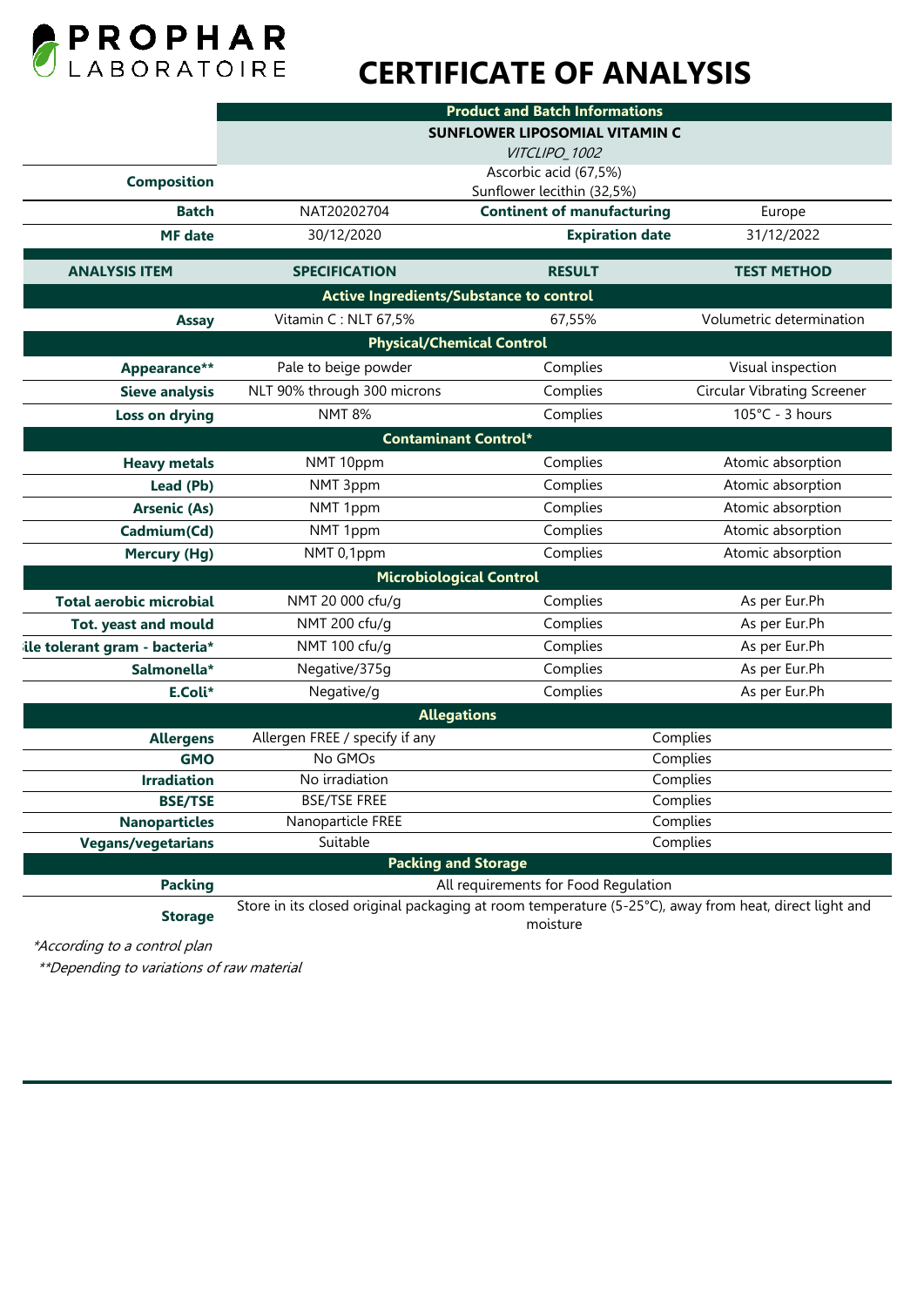

LIPOSOMAL VITAMIN C

## **ATTESTATIONS -** STATEMENTS

According to the manufacturer's declaration and to the European Regulations:

#### **GMOs FREE STATEMENT**

- Regulation (EC) No. 1829/2003 of the European Parliament and of the Council of 22 September 2003 on genetically modified food and feed

- Regulation (EC) No. 1830/2003 of the European Parliament and of the Council of 22 September 2003 concerning tractability and labelling on GMOs and tractability of food and feed products produced from GMOs and amending Directive 2001/18/EC

**GMOs FREE** ☒ **Yes** ☐ **No**

If no, name and quantity (%):

#### **NON-IRRADIATION STATEMENT**

According to the manufacturer's declaration and to the European Directive 1999/2/EC and 1999/3/EC of the European Parliament and of the Council:

**NON-IRRADIATION** ☒ **Yes** ☐ **No**

#### **BSE/TSE FREE STATEMENT**

According to the manufacturer's declaration:

**BSE/TSE FREE** ☒ **Yes** ☐ **No**

**NANOMATERIALS FREE STATEMENT**

According to the manufacturer's declaration and to the EU Regulation No 1169/2011 of the European Parliament and of the Council of 25 October 2011:

**NANOMATERIALS FREE** ☒ **Yes** ☐ **No**

If no, name and quantity (%):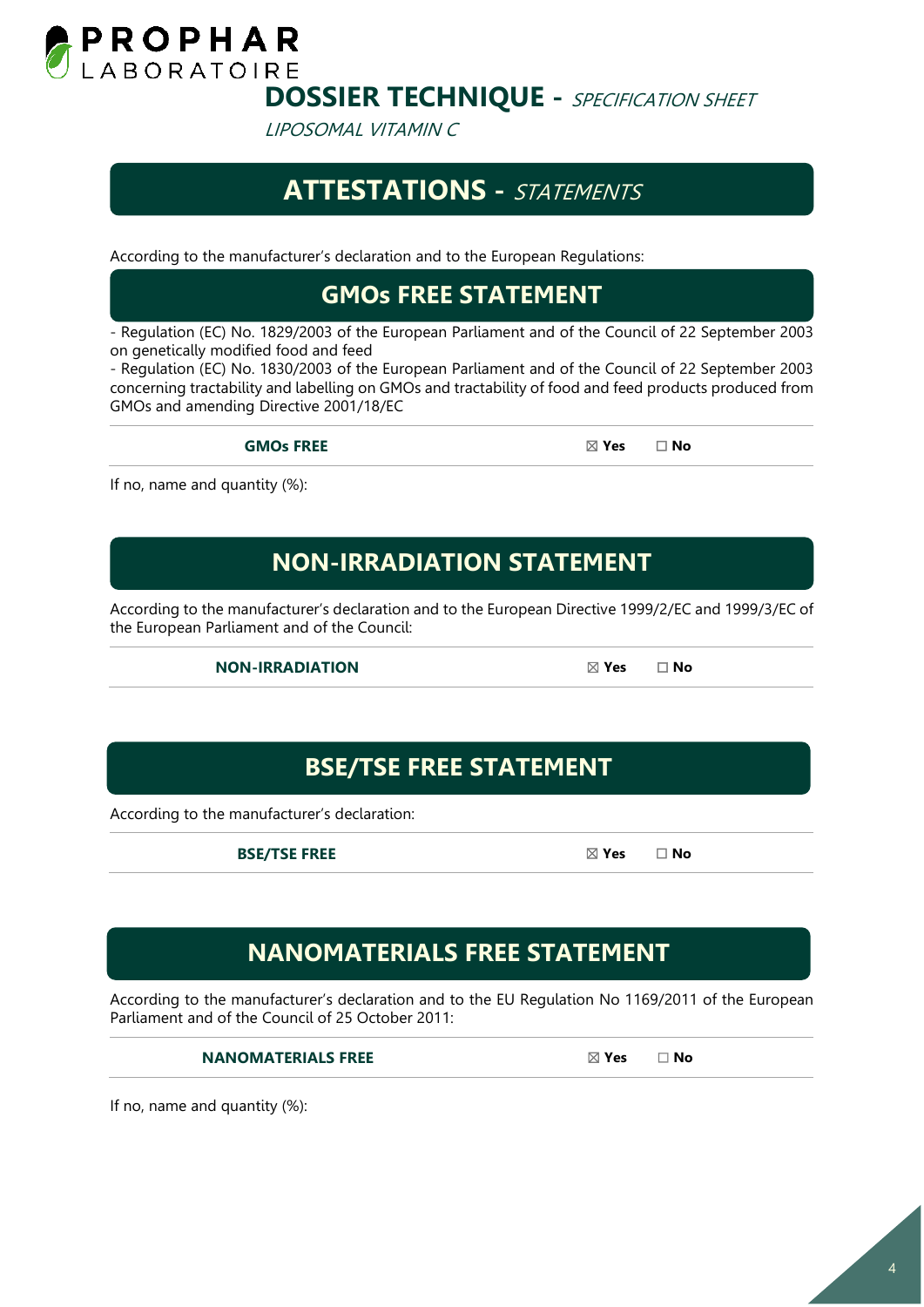

LIPOSOMAL VITAMIN C

#### **ALLERGENS AND CROSS CONTAMINATION STATEMENT**

According to the manufacturer's declaration and to the EU Regulation No 1169/2011 of the European Parliament and of the Council of 25 October 2011, this product is:

| <b>ALLERGENS FREE</b>                                                                                                                                                                                                                                                                                                                                                     |                                          | $\boxtimes$ Yes                             | $\Box$ No       | (if no see below) |                                                                                                                 |
|---------------------------------------------------------------------------------------------------------------------------------------------------------------------------------------------------------------------------------------------------------------------------------------------------------------------------------------------------------------------------|------------------------------------------|---------------------------------------------|-----------------|-------------------|-----------------------------------------------------------------------------------------------------------------|
|                                                                                                                                                                                                                                                                                                                                                                           | Present<br>in the<br>product<br>(Yes/No) | Quantity<br>(ppm)<br>In case of<br>presence |                 |                   | Presence of allergen on the<br>production site or on the same<br>production line (On site and<br>supplier site) |
| Cereals containing gluten, namely: wheat (such as<br>spelt and khorasan wheat), rye, barley, oats or their<br>hybridised strains, and products thereof (1)                                                                                                                                                                                                                | $\cdots$                                 | .                                           | $\boxtimes$ Yes | $\Box$ No         | $\Box$ Not applicable                                                                                           |
| Crustaceans and products thereof                                                                                                                                                                                                                                                                                                                                          | .                                        | .                                           | $\boxtimes$ Yes | $\Box$ No         | $\Box$ Not applicable                                                                                           |
| Eggs and products thereof                                                                                                                                                                                                                                                                                                                                                 | .                                        | $\cdots$                                    | $\boxtimes$ Yes | $\Box$ No         | $\Box$ Not applicable                                                                                           |
| Fish and products thereof (2)                                                                                                                                                                                                                                                                                                                                             | .                                        | .                                           | $\boxtimes$ Yes | $\Box$ No         | $\Box$ Not applicable                                                                                           |
| Peanuts and products thereof                                                                                                                                                                                                                                                                                                                                              | .                                        | .                                           | $\Box$ Yes      | $\boxtimes$ No    | $\Box$ Not applicable                                                                                           |
| Soybeans and products thereof (3)                                                                                                                                                                                                                                                                                                                                         | $\ddotsc$                                | $\cdots$                                    | $\boxtimes$ Yes | $\Box$ No         | $\Box$ Not applicable                                                                                           |
| Milk and products thereof (including lactose) (4)                                                                                                                                                                                                                                                                                                                         | .                                        | .                                           | $\boxtimes$ Yes | $\Box$ No         | $\Box$ Not applicable                                                                                           |
| Nuts, namely: almonds (Amygdalus communis L.),<br>hazelnuts (Corylus avellana), walnuts (Juglans regia),<br>cashews (Anacardium occidentale), pecan nuts (Carya<br>illinoinensis (Wangenh.) K. Koch), Brazil nuts<br>(Bertholletia excelsa), pistachio nuts (Pistacia vera),<br>or Queensland<br>macadamia<br>nuts<br>(Macadamia<br>ternifolia), and products thereof (5) |                                          |                                             | $\boxtimes$ Yes | $\Box$ No         | $\Box$ Not applicable                                                                                           |
| Celery and products thereof                                                                                                                                                                                                                                                                                                                                               | .                                        | .                                           | $\boxtimes$ Yes | $\Box$ No         | $\Box$ Not applicable                                                                                           |
| Mustard and products thereof                                                                                                                                                                                                                                                                                                                                              | .                                        | .                                           | $\Box$ Yes      | $\boxtimes$ No    | $\Box$ Not applicable                                                                                           |
| Sesame seeds and products thereof                                                                                                                                                                                                                                                                                                                                         | $\cdots$                                 | .                                           | $\boxtimes$ Yes | $\Box$ No         | $\Box$ Not applicable                                                                                           |
| Sulphur dioxide and sulphites at concentrations of<br>more than 10 mg/kg or 10 mg/litre in terms of the<br>total $SO2(6)$                                                                                                                                                                                                                                                 | $\ddotsc$                                | .                                           | $\boxtimes$ Yes | $\square$ No      | $\Box$ Not applicable                                                                                           |
| Lupin and products thereof                                                                                                                                                                                                                                                                                                                                                | .                                        | $\cdots$                                    | $\Box$ Yes      | $\boxtimes$ No    | $\Box$ Not applicable                                                                                           |
| Molluscs and products thereof                                                                                                                                                                                                                                                                                                                                             | .                                        | .                                           | $\boxtimes$ Yes | $\Box$ No         | $\Box$ Not applicable                                                                                           |

The risk of cross contamination on site and supplier site is avoided by cleaning procedures.

<sup>1)</sup> Exceptions: Wheat based glucose syrups including dextrose / Wheat based maltodextrins / Glucose syrups based on barley /Cereals used for making alcoholic distillates including ethyl alcohol of agricultural origin

<sup>(2)</sup> Exceptions: fish gelatin used as carrier for vitamin or carotenoid preparation / fish gelatin or Isinglass used as fining agent in beer and wine (3) Exceptions: Fully refined soybean oil and fat / natural mixed tocopherols (E306), natural D-alpha tocopherol acetate, and natural D-alpha tocopherol succinate from soybean sources / vegetable oils derived phytosterols and phytosterol esters from soybean sources / plant stanol ester produced from vegetable oil sterols from soybean sources

<sup>(4)</sup> Exceptions: whey used for making alcoholic distillates including ethyl alcohol of agricultural origin / lactitol

<sup>(5)</sup> Exceptions: nuts used for making alcoholic distillates including ethyl alcohol of agricultural origin

<sup>(6)</sup> In terms of the total SO2 which are to be calculated for products as proposed ready for consumption or as reconstituted according to the instructions of the manufacturers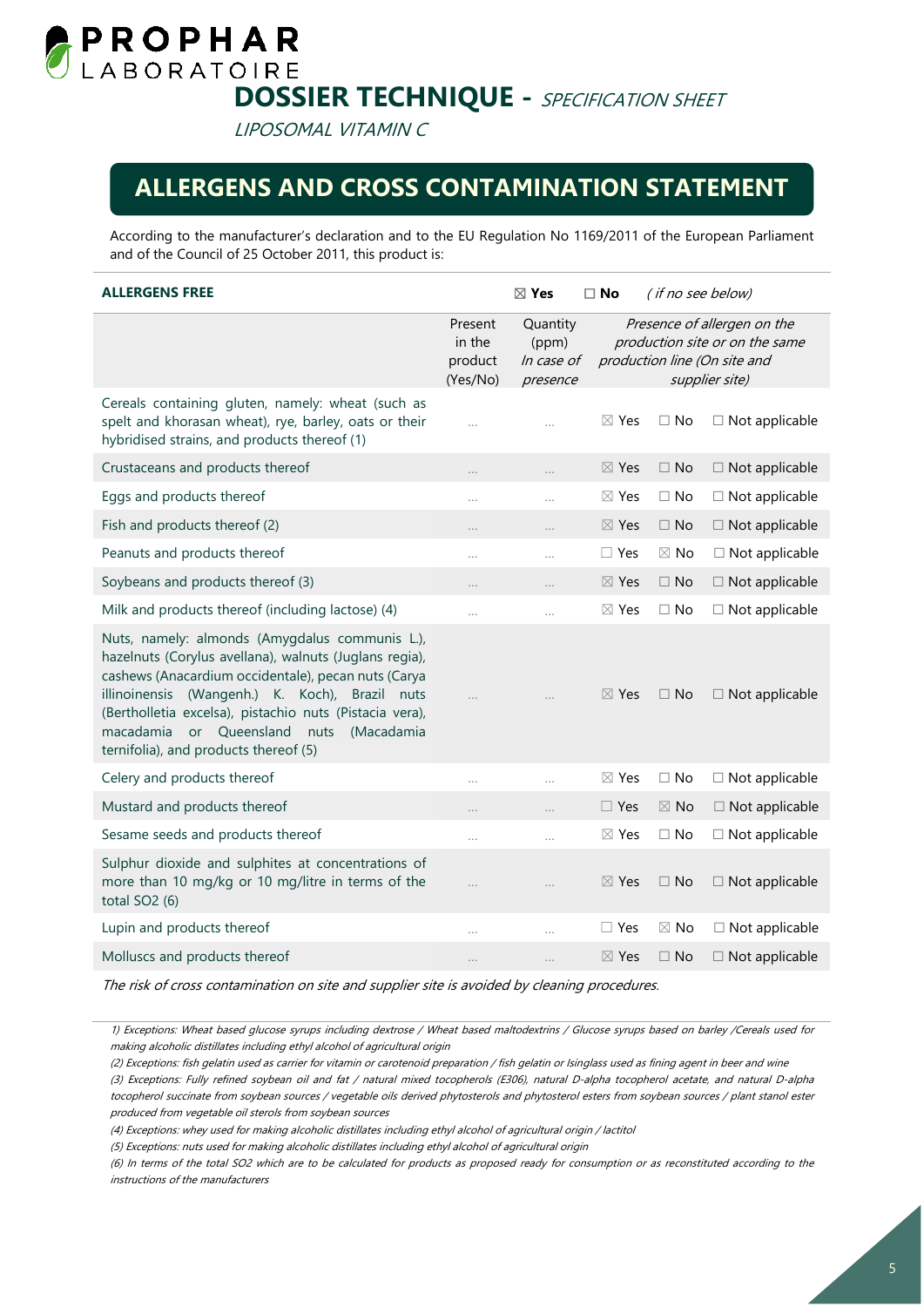

LIPOSOMAL VITAMIN C

#### **EUROPEAN FOOD REGULATIONS**

According to the manufacturer's declaration, this product is

| <b>EUROPEAN REGULATIONS</b>            | <b>COMPLIANT</b> |                                                 |
|----------------------------------------|------------------|-------------------------------------------------|
| Contaminants (Regulation 1881/2006/EC) |                  | $\boxtimes$ Yes $\Box$ No $\Box$ Not applicable |
| Heavy metals (Regulation 629/2008/EC)  |                  | $\boxtimes$ Yes $\Box$ No $\Box$ Not applicable |

### **FOOD GRADE**

According to the manufacturer's declaration, this product is:

| <b>STATEMENTS</b>                                                                 |                 |              |                          |
|-----------------------------------------------------------------------------------|-----------------|--------------|--------------------------|
| <b>Food grade</b>                                                                 | $\boxtimes$ Yes | $\Box$ No    | $\Box$ Not specify       |
| <b>Gluten free</b> $\left( \frac{20mg}{kg} - \text{Regularion } 828/2014 \right)$ | $\Box$ Yes      | $\Box$ No    | $\boxtimes$ Not analyzed |
| <b>Suitable for vegetarians</b>                                                   | $\boxtimes$ Yes | $\Box$ No    | $\Box$ Not specify       |
| <b>Suitable for vegans</b>                                                        | $\boxtimes$ Yes | $\Box$ No    | $\Box$ Not specify       |
| Halal* (until XX/XX/XXXX)                                                         | $\Box$ Yes      | $\Box$ No    | $\boxtimes$ Not specify  |
| Kosher* (until XX/XX/XXXX)                                                        | $\Box$ Yes      | No<br>$\Box$ | $\boxtimes$ Not specify  |

\*Product certified by the supplier. is not certified for halal and kosher products.

#### **NON-ANIMAL TESTING STATEMENT**

According to the manufacturer's declaration and to the European regulations Directive 2003/15/CE and 2003/80/CE:

**NON-ANIMAL TESTING** ☒ **Yes** ☐ **No** ☐ **Not specify**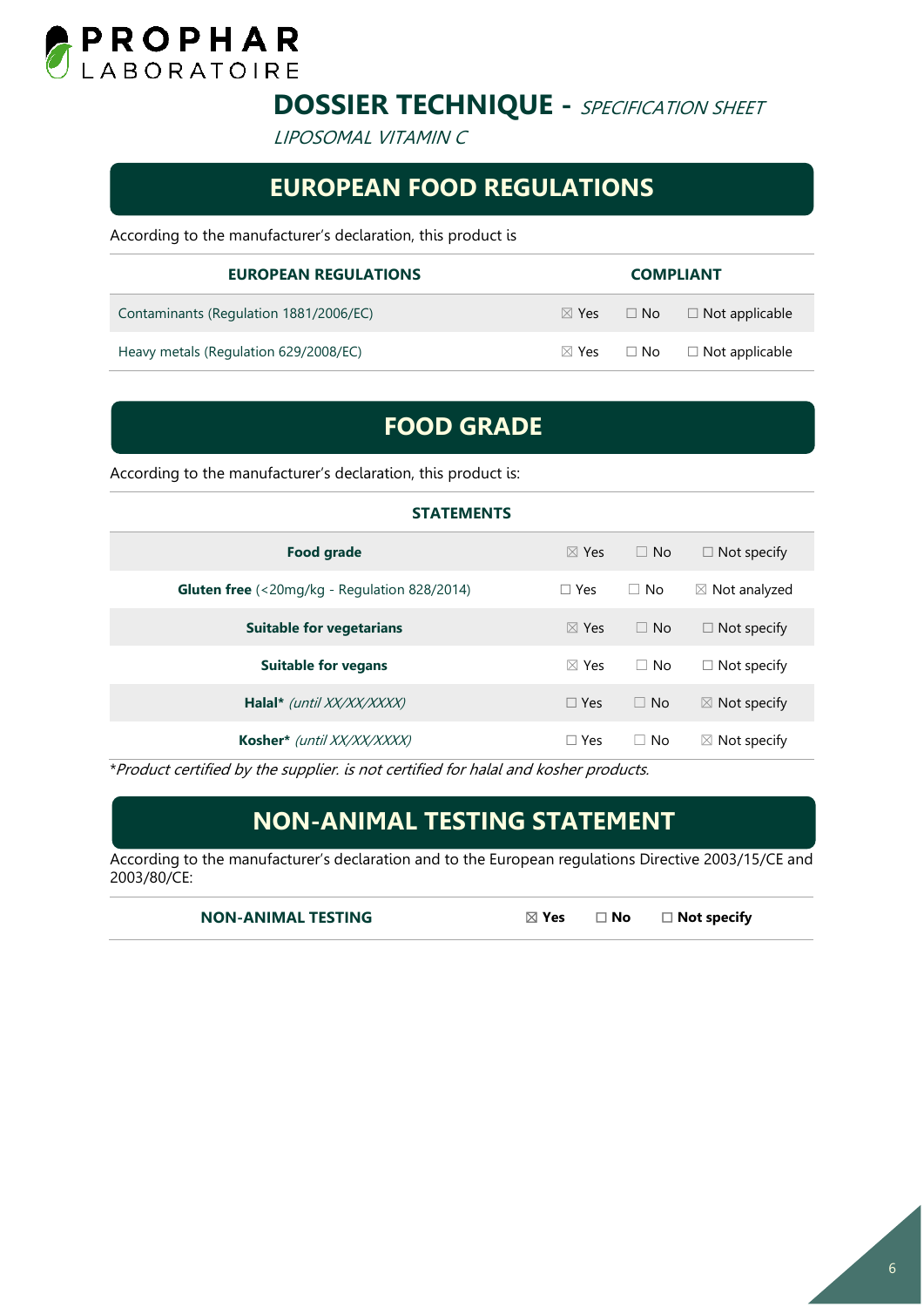

LIPOSOMAL VITAMIN C

#### **INFORMATIONS SUR LES MATIERES PREMIERES**  RAW MATERIAL INFORMATION

#### **VITAMIN C**

| <b>Product details</b>           |                                                                                                                         |  |  |
|----------------------------------|-------------------------------------------------------------------------------------------------------------------------|--|--|
| Description                      | Colorless crystals or a white or almost white,<br>crystalline powder which discolors on exposure to<br>air and moisture |  |  |
| Scientific name                  | L-ascorbic acid                                                                                                         |  |  |
| Country of manufacture           | China                                                                                                                   |  |  |
| Chemical formula                 | $C_6H_8O_6$                                                                                                             |  |  |
| Molecular weight                 | 176.13g/mol                                                                                                             |  |  |
| Origin                           | Synthetic (from sorbitol)                                                                                               |  |  |
|                                  | <b>Specifications</b>                                                                                                   |  |  |
| Identification                   | Positive reaction                                                                                                       |  |  |
| Assay                            | 99.0-100.5%                                                                                                             |  |  |
| Melting point                    | 189-193°C                                                                                                               |  |  |
| pH of 5% water solution          | $2.1 - 2.6$                                                                                                             |  |  |
| pH of 2% water solution          | $2.4 - 2.8$                                                                                                             |  |  |
| Clarity of solution              | Clear                                                                                                                   |  |  |
| Colour of solution               | BY <sub>7</sub> max                                                                                                     |  |  |
| Copper                           | 5mg/kg max                                                                                                              |  |  |
| Iron                             | 2ppm max                                                                                                                |  |  |
| Oxalic acid                      | NMT 0.3%                                                                                                                |  |  |
| Sulphate ash                     | NMT 0.1%                                                                                                                |  |  |
| Organic volatile impurities      | Pass                                                                                                                    |  |  |
| <b>Specific Optical Rotation</b> | $+20.5^{\circ} - +21.5^{\circ}$                                                                                         |  |  |
| Loss on drying                   | <b>NMT 0.4%</b>                                                                                                         |  |  |
| Lead (Pb)                        | NMT 2ppm                                                                                                                |  |  |
| Arsenic (As)                     | NMT 3ppm                                                                                                                |  |  |
| Mercury (Hg)                     | NMT 1ppm                                                                                                                |  |  |